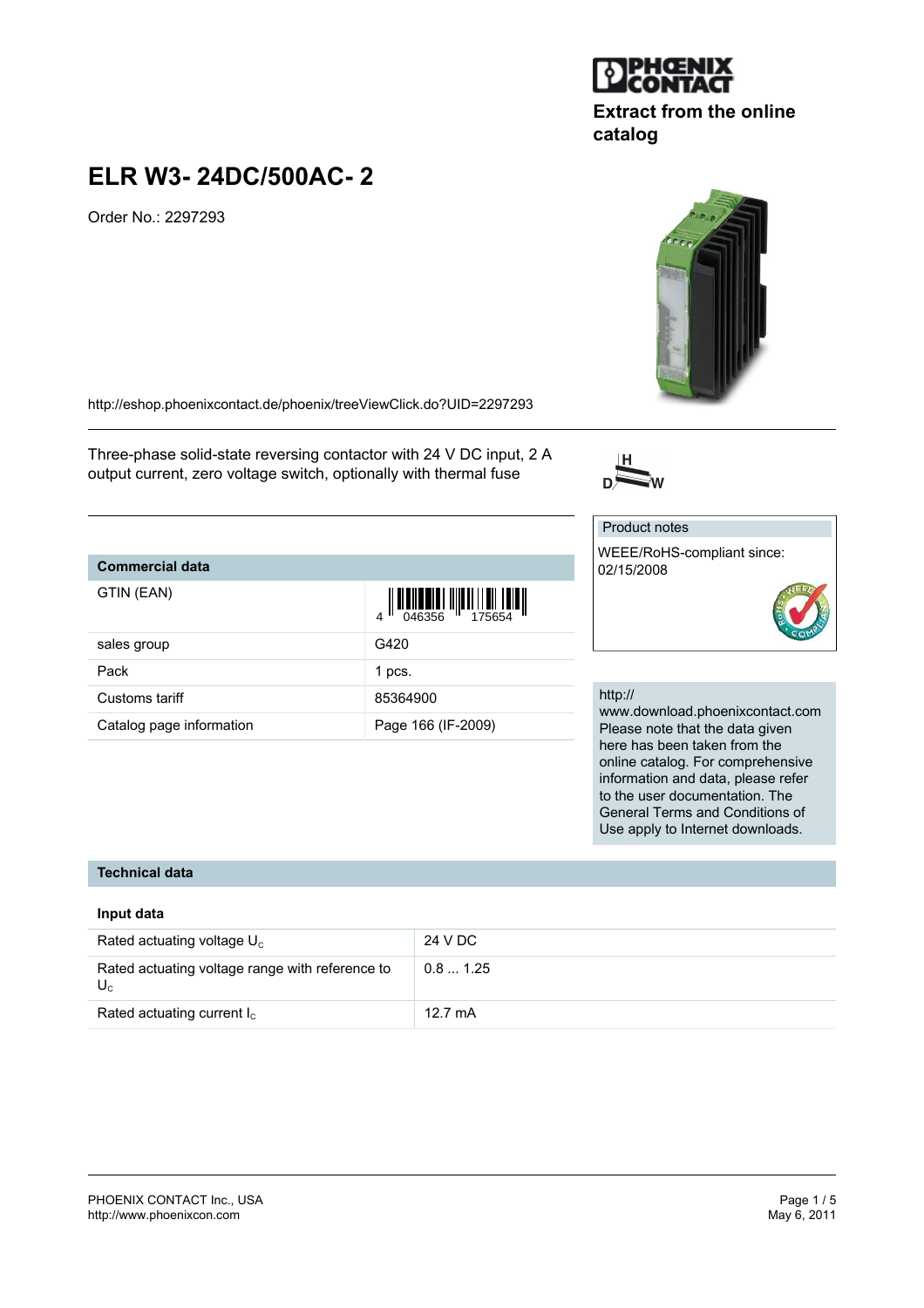### ELR W3- 24DC/500AC- 2 Order No.: 2297293 <http://eshop.phoenixcontact.de/phoenix/treeViewClick.do?UID=2297293>

| Switching threshold "0" signal, voltage | 9.6V                                                  |
|-----------------------------------------|-------------------------------------------------------|
| Switching threshold "1" signal voltage  | 19.2V                                                 |
| Protective circuit                      | Protection against polarity reversal Suppressor diode |
|                                         | Surge protection                                      |
| Status display                          | Yellow LED                                            |
| Indication                              | Red LED                                               |

### **Output data, load relay**

| Output name                   | AC output                     |
|-------------------------------|-------------------------------|
| Nominal output voltage        | 500 V AC                      |
| Nominal output voltage range  | 48 V AC  575 V AC             |
| Periodic peak reverse voltage | 1200 V                        |
| Load current                  | max. 2 A (see derating curve) |
| Leakage current               | 6 mA                          |
| Residual voltage              | < 1.5 V                       |
| Surge current                 | 200 A ( $t = 10$ ms)          |
| Max. load value               | 250 $A^2$ s                   |
| Type of protection            | <b>RCV</b> circuit            |
| Surge voltage protection      | > 575 V AC                    |

### **Connection data**

| Connection method                      | Screw connection      |
|----------------------------------------|-----------------------|
| Conductor cross section solid min.     | $0.14 \text{ mm}^2$   |
| Conductor cross section solid max.     | $2.5$ mm <sup>2</sup> |
| Conductor cross section stranded min.  | $0.14 \text{ mm}^2$   |
| Conductor cross section stranded max.  | $2.5$ mm <sup>2</sup> |
| Conductor cross section AWG/kcmil min. | 26                    |
| Conductor cross section AWG/kcmil max  | 12                    |

### **General data**

| Width                                   | 40 mm                          |
|-----------------------------------------|--------------------------------|
| Height                                  | 99 mm                          |
| Depth                                   | 114.5 mm                       |
| Test voltage input/output               | $5 \text{ kV}_{\text{rms}}$    |
| Ambient temperature (operation)         | $-25 °C  70 °C$                |
| Ambient temperature (storage/transport) | $-25 °C  70 °C$                |
| Mounting position                       | Vertical (horizontal DIN rail) |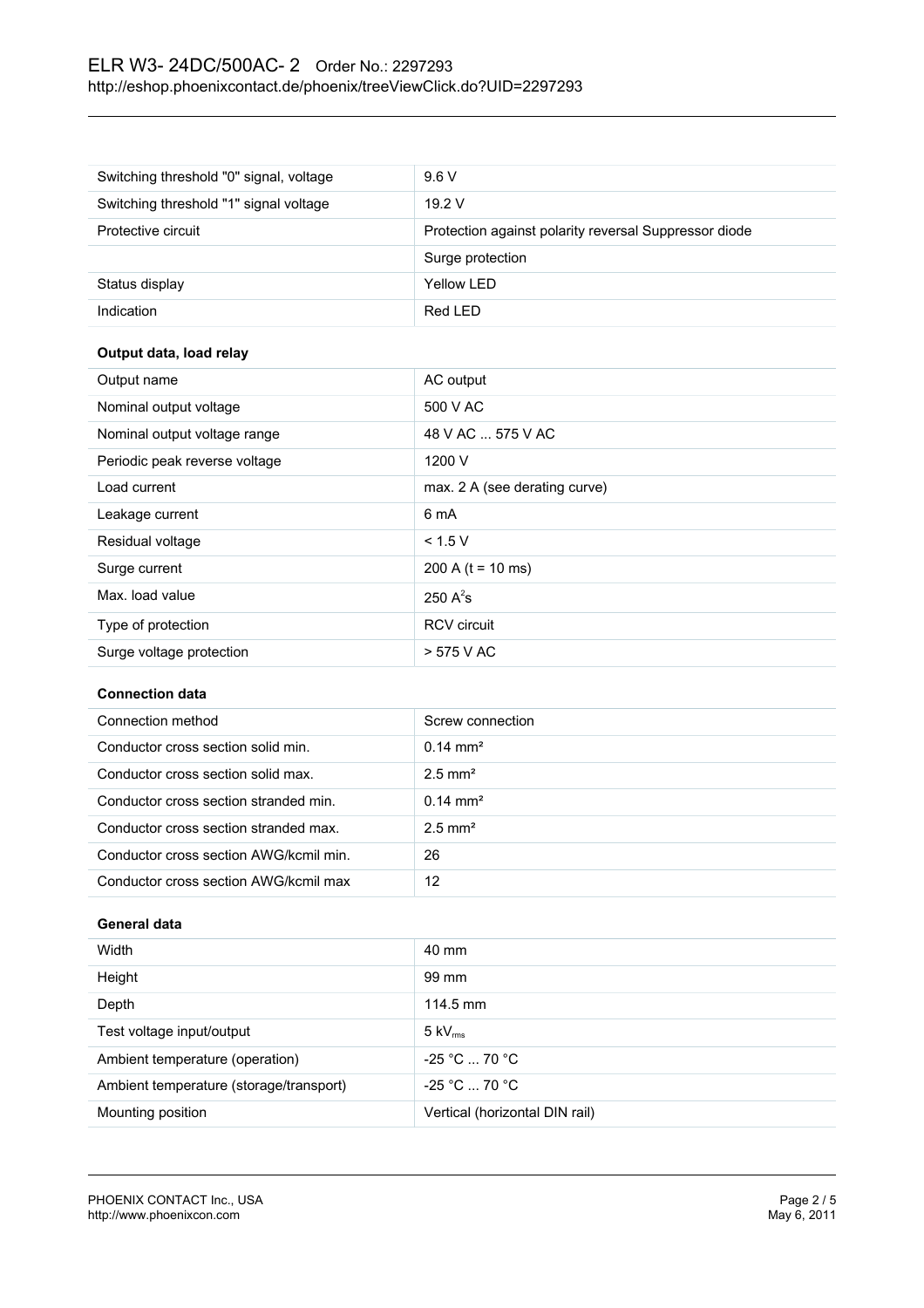| Assembly instructions            | Can be aligned with spacing $= 20$ mm                 |
|----------------------------------|-------------------------------------------------------|
| Operating mode                   | 100% operating factor                                 |
| Degree of protection             | <b>IP20</b>                                           |
| Name                             | Standards/regulations                                 |
| Standards/regulations            | <b>DIN EN 50178</b>                                   |
|                                  | EN 60947                                              |
| Name                             | Power station requirements                            |
| Standards/regulations            | DWR 1300 / ZXX01/DD/7080.8d                           |
| Name                             | Air and creepage distances between the power circuits |
| Standards/regulations            | <b>DIN EN 50178</b>                                   |
| Rated surge voltage / insulation | 6 kV / Basic isolation                                |
| Rated insulation voltage         | 500 V                                                 |
| Pollution degree                 | 2                                                     |
| Surge voltage category           | Ш                                                     |

**Certificates / Approvals**

 $\cdot \mathbb{Q}$ <sub>us</sub>  $\left(\begin{matrix} 0 \\ 0 \end{matrix}\right)$ 

Certification CUL Listed, UL Listed

Certifications applied for: GL

### **Diagrams/Drawings**

Block diagram

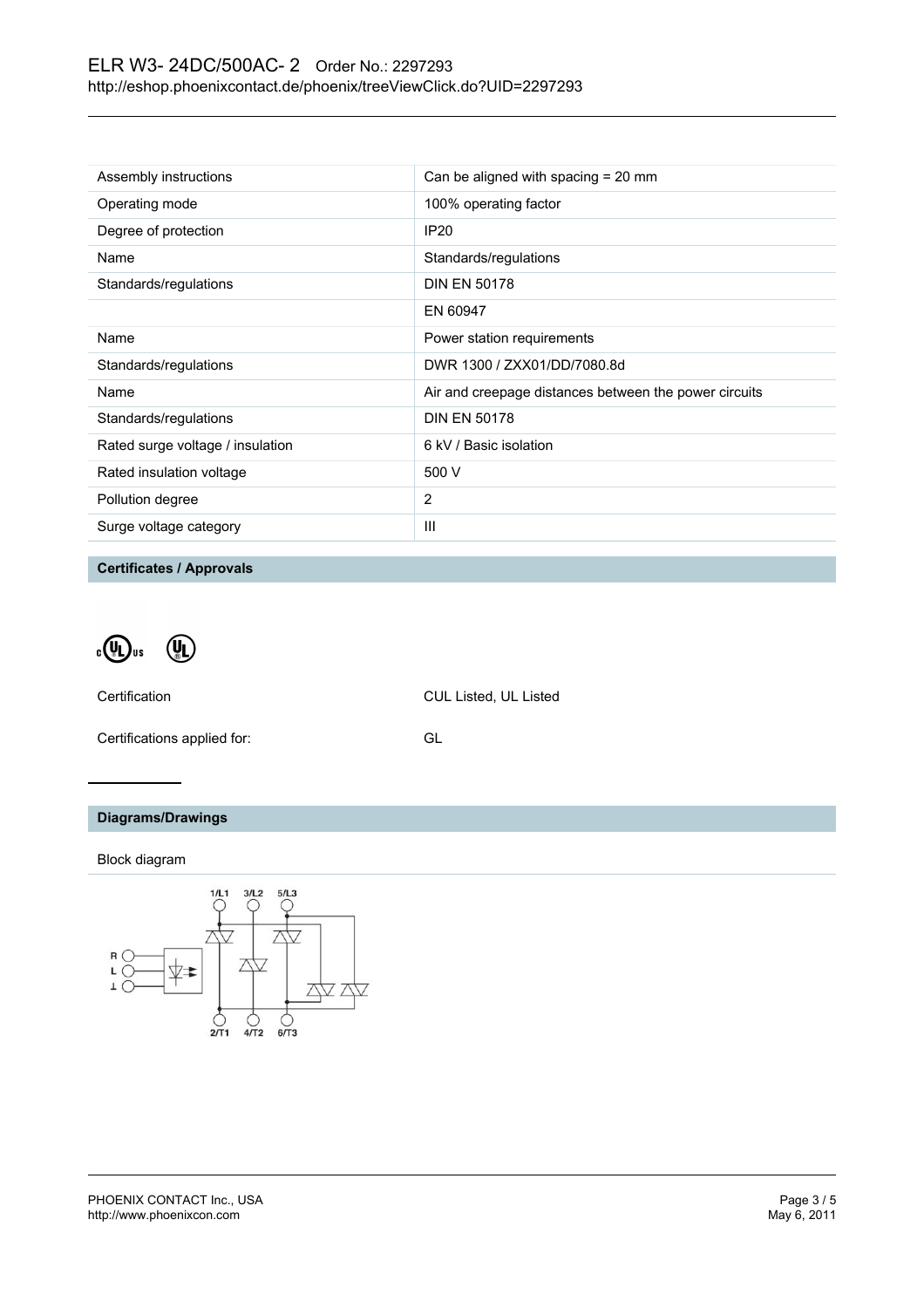